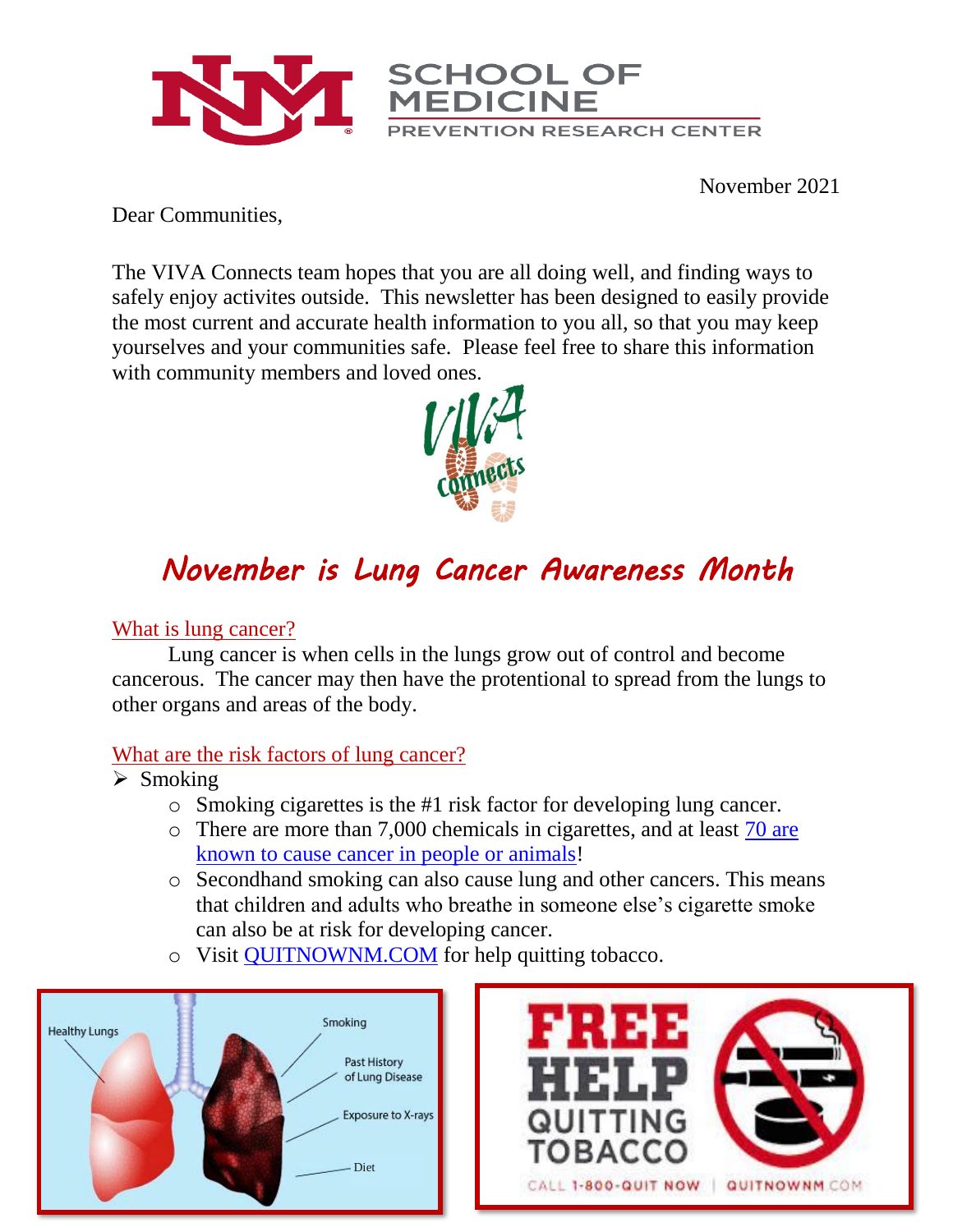- $\triangleright$  Past personal/family history of lung disease
	- o Your risk of developing lung disease is greater if your parents, siblings, or children have developed lung disease.
	- o Also, if you are a lung cancer survivor, there is potential risk of developing lung cancer again.
- $\triangleright$  Exposure to radiation
	- o Cancer patients who had radiation therapy to the chest may be at a greater risk of developing lung cancer again.
- ➢ Diet

.

o [Health experts](https://www.lung.org/lung-health-diseases/lung-disease-lookup/lung-cancer/treatment/stay-healthy/prevention) suggest that eating a diet with plenty of fruits and vegetables can reduce risk of developing cancers and provide your body with all the nutrients it needs to stay healthy.

If you have questions or concerns about developing lung cancer, talk to your health care provider about ways you can decrease your risk of developing lung cancer, including preventative screenings

You can also visit the CDC webpage about lung cancer information and resources: [https://www.cdc.gov/cancer/lung/basic\\_info/prevention.htm](https://www.cdc.gov/cancer/lung/basic_info/prevention.htm)

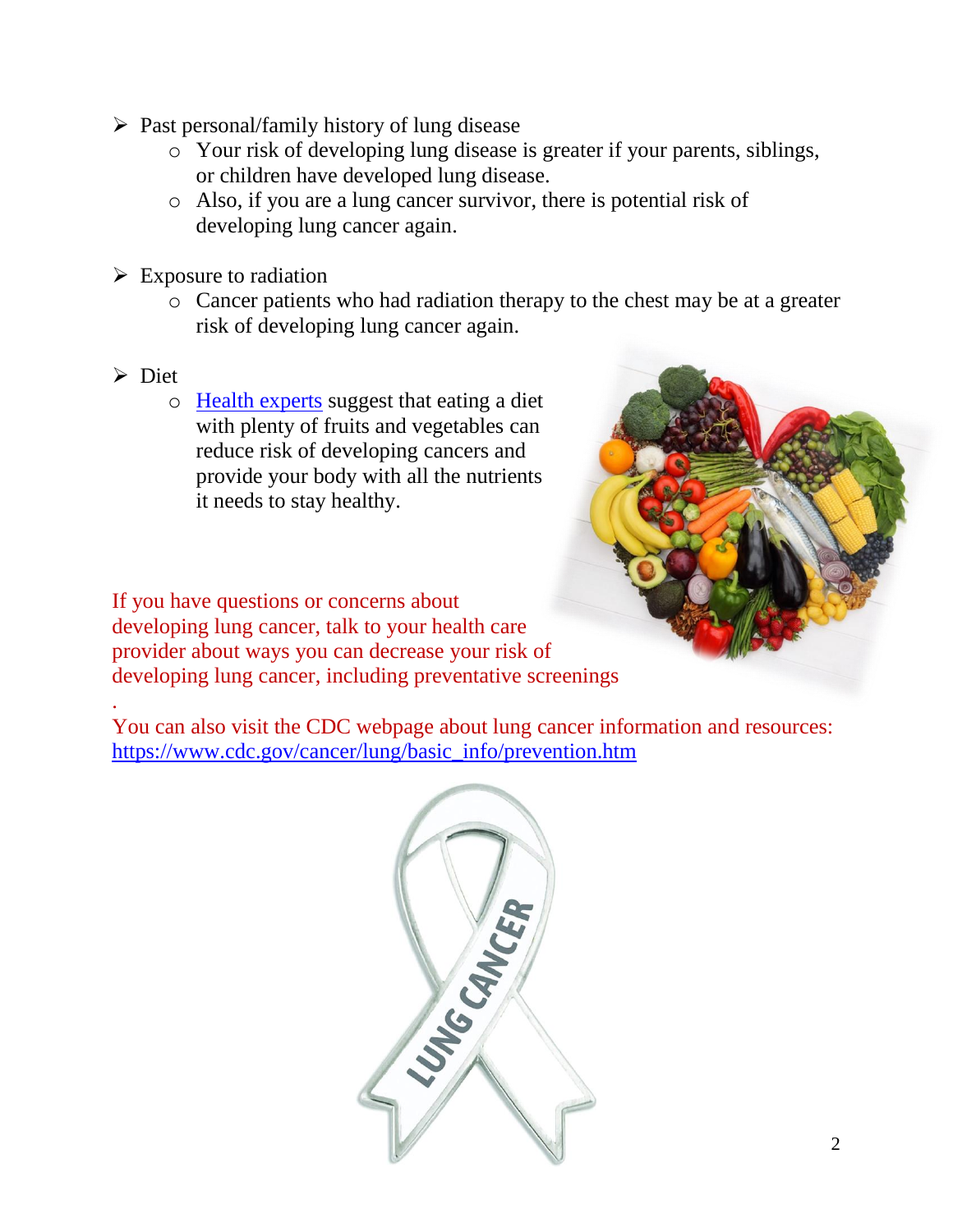## *Community Highlight: To'Hajiilee Walking Trail Development Project*

We had a meeting with the tribal official and the community school administer to develop the community walking trail around the clinic. The officials approved to have the field cleared before 8am. On Friday September 3<sup>rd</sup>, the operator Lambert Bruce and Pastor Lester Secatero decided to clear the path that was once a foot trail. People drove by wondering what the pastor was up to and within an hour the trail became a reality, thanks to the UNM Prevention Research Center and To'Hajiilee Community Coalition Group.



September10<sup>th</sup> the trail was blessed and dedicated by a local elderly couple at  $6:30$ am during the break of dawn. Shortly after, at 8:00 am the annual Red Ribbon campaign began. People of all ages from the To'Hajiilee community initiated the walk against Drugs, Alcohol, Suicide and Domestic Violence; that many have been affected by during the months of the pandemic. CBN-Health Center Inc. and the Behavioral Health Outreach Prevention hosted the walk, as participants encouraged social distancing and masking up.